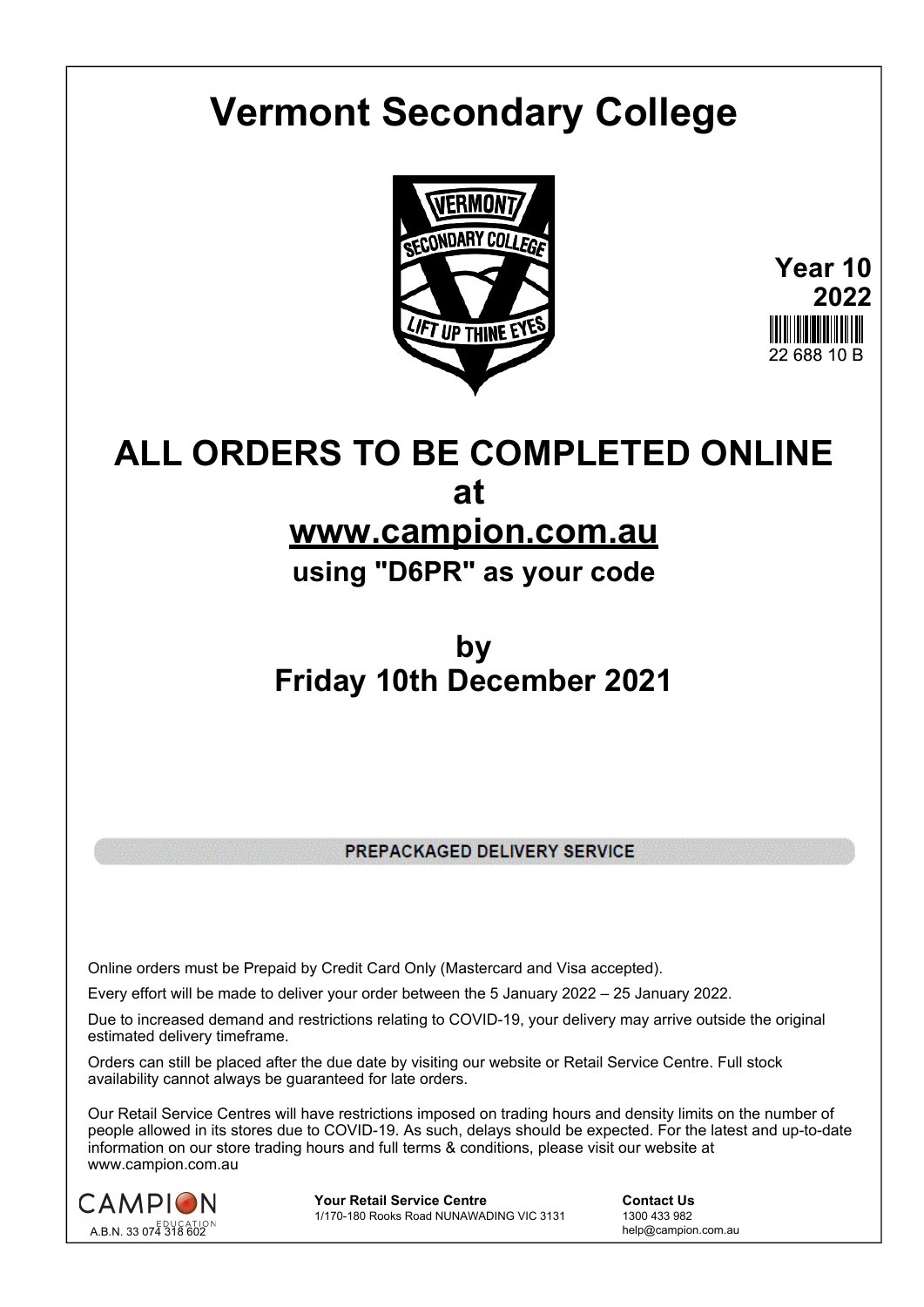| TICK THE BOX FOR THE ITEMS REQUIRED -                                                                                        |       |             |          | TICK THE BOX FOR THE ITEMS REQUIRED -                                                 |       |                    |                  |
|------------------------------------------------------------------------------------------------------------------------------|-------|-------------|----------|---------------------------------------------------------------------------------------|-------|--------------------|------------------|
| <b>Description</b>                                                                                                           | Price | V           | Location | <b>Description</b>                                                                    | Price |                    | Location         |
| Year 10                                                                                                                      |       |             |          | <b>ENGLISH</b>                                                                        |       |                    |                  |
| <b>DIARY</b>                                                                                                                 |       |             |          | 1 x Senior English Skills Builder (Print&Digital) (3E)                                |       | $$40.95$ 18 $\Box$ | P04359           |
| 1 x Vermont Secondary College School Diary 2022  \$11.20 1                                                                   |       |             | P52532   | (Please retain from previous year, if already purchased)                              |       |                    |                  |
| (The College strongly recommends that students purchase this diary for individual use                                        |       |             |          |                                                                                       |       |                    |                  |
| during the year).                                                                                                            |       |             |          | 1 x Macbeth (Longman School Shakespeare) (GCSE \$28.95 19                             |       |                    | P14353           |
| <b>ADVANCE DUKE OF EDINBURGH</b>                                                                                             |       |             |          |                                                                                       |       |                    | P55111           |
|                                                                                                                              |       |             |          | 1 x Dividers PVC A4 5 Tab Multi/Coloured \$2.05 22                                    |       |                    | P55152<br>P55710 |
| No Text Required                                                                                                             |       |             |          |                                                                                       |       |                    | P56328           |
|                                                                                                                              |       |             | P55153   | 2 x Loose Leaf Refills Reinforced A4 7mm Pkt 50  \$4.20 24                            |       |                    | P56387           |
| <b>BIOLOGY</b>                                                                                                               |       |             |          | Each Year 10 student has been placed in one of five English options for Semester one. |       |                    |                  |
| No Text Required                                                                                                             |       |             |          | Please only order the text that is relevant.                                          |       |                    |                  |
|                                                                                                                              |       | $3\Box$     | P55135   | <b>Option - Comedy</b>                                                                |       |                    |                  |
|                                                                                                                              |       | $-4$ $\Box$ | P55153   | 1 x Importance Of Being Earnest & Other Plays                                         |       | $$14.99$ 25 $\Box$ | P02952           |
|                                                                                                                              |       | $5\Box$     | P56328   |                                                                                       |       |                    |                  |
| <b>CHEMISTRY</b>                                                                                                             |       |             |          |                                                                                       |       |                    |                  |
| No Text Required                                                                                                             |       |             |          | <b>Option - Crime</b><br>1 x A Study in Scarlet [Sir Arthur Conan Doyle]  \$16.99 26  |       |                    | P02062           |
|                                                                                                                              |       | $6$ $\Box$  | P55135   |                                                                                       |       |                    |                  |
|                                                                                                                              |       | $7\Box$     | P55153   | Option - Dystopia                                                                     |       |                    |                  |
|                                                                                                                              |       | 8 □         | P56328   | 1 x Nineteen Eighty Four (Penguin Essentials) [Orwell]. \$19.99 27                    |       |                    | P15357           |
| <b>COMMERCE</b>                                                                                                              |       |             |          |                                                                                       |       |                    |                  |
| No Text Required                                                                                                             |       |             |          | <b>Option - Myths and Legends</b>                                                     |       |                    |                  |
|                                                                                                                              |       |             | P55152   | 1 x Odyssey, The (Translated by Emily Wilson)                                         |       | $$31.95$ 28 $\Box$ | P02438           |
| 1 x Display Book A4 20 Pocket Navy Blue Refillable  \$2.00 10                                                                |       |             | P55443   |                                                                                       |       |                    |                  |
| <b>COMPUTING - MULTIMEDIA</b>                                                                                                |       |             |          |                                                                                       |       |                    |                  |
| No Text Required                                                                                                             |       |             |          | Option - Sport<br>1 x Touching The Void (Vintage) (P/B) [Joe Simpson] \$14.99 29      |       |                    | P30740           |
| Refer to General Stationery List for additional items                                                                        |       |             |          | <b>ENGLISH - ADVANCED</b>                                                             |       |                    |                  |
| <b>COMPUTING - PROGRAMMING</b>                                                                                               |       |             |          | 1 x Great Gatsby (Penguin Modern Classic) [F Scott \$14.99 30                         |       |                    | P02938           |
|                                                                                                                              |       |             |          |                                                                                       |       |                    |                  |
| No Text Required                                                                                                             |       |             |          | 1 x Death of a Salesman: Methuen Student Ed [Arthur \$19.99 31                        |       |                    | P04138           |
| Refer to General Stationery List for additional items                                                                        |       |             |          | <b>ENGLISH LANGUAGE</b>                                                               |       |                    |                  |
| <b>DESIGN &amp; TECHNOLOGY MATERIALS</b>                                                                                     |       |             |          | No Text Required                                                                      |       |                    |                  |
| No Text Required                                                                                                             |       |             |          |                                                                                       |       |                    | P55111           |
|                                                                                                                              |       |             |          |                                                                                       |       |                    | P55153           |
| 1 x Display Book A4 20 Pocket Black Refillable \$2.00 11                                                                     |       |             | P55442   | 1 x Loose Leaf Refills Reinforced A4 7mm Pkt 50  \$2.10 35                            |       |                    | P55709<br>P56387 |
| 1 x Visual Art Diary A3 110gsm 60 Sheet/120 Page  \$9.25 12<br><b>DESIGN &amp; TECHNOLOGY WOOD</b>                           |       |             | P56677   | <b>ENVIRONMENTAL SCIENCE</b>                                                          |       |                    |                  |
|                                                                                                                              |       |             |          | No Text Required                                                                      |       |                    |                  |
| No Text Required                                                                                                             |       |             |          |                                                                                       |       |                    |                  |
| 1 x Display Book A4 20 Pocket Black Refillable \$2.00 13                                                                     |       |             | P55442   |                                                                                       |       |                    | P55135<br>P55153 |
| 1 x Sketch Book A3 Perf Board Cover 20 leaf/40 pages \$5.05 14                                                               |       |             | P56475   |                                                                                       |       |                    | P56328           |
| <b>DRAMA - ACTING STYLES IN PERFORMANCE</b>                                                                                  |       |             |          | <b>FRENCH</b>                                                                         |       |                    |                  |
| No Text Required                                                                                                             |       |             |          | 1 x Oxford School French Dictionary 2017 Edition                                      |       | $$17.95$ 39 $\Box$ | P02414           |
|                                                                                                                              |       |             |          | (Retain from previous year)                                                           |       |                    |                  |
|                                                                                                                              |       |             | P55151   | - OR-                                                                                 |       |                    |                  |
|                                                                                                                              |       |             | P55443   |                                                                                       |       |                    |                  |
| 1 x Display Book A4 20 Pocket Navy Blue Refillable  \$2.00 16<br>1 x Visual Art Diary A4 110gsm 60 Sheet/120 Page  \$5.65 17 |       |             | P58197   | 1 x Collins Robert French Dict: Complete & Unabridged \$99.99 40                      |       |                    | P19877           |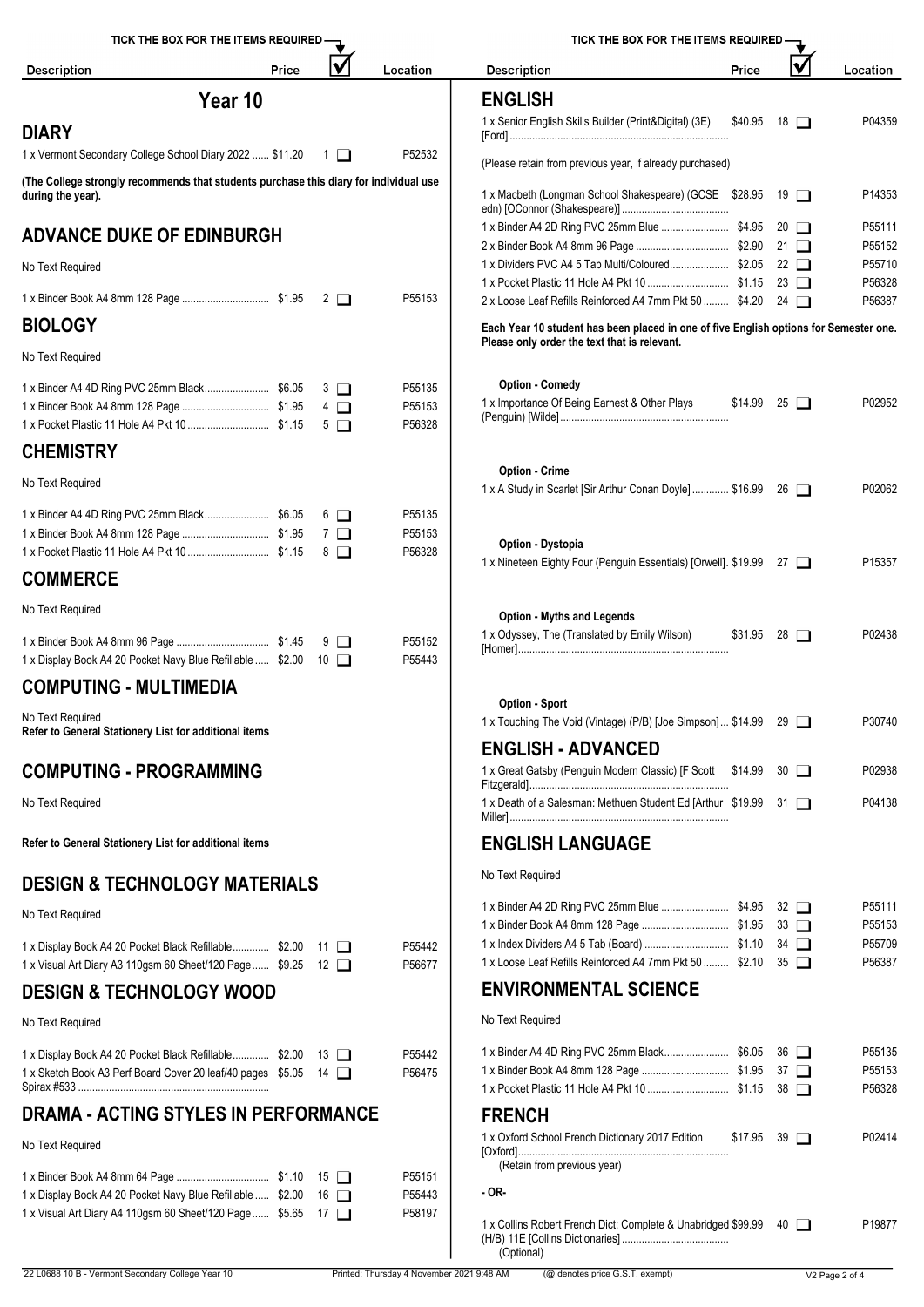TICK THE BOX FOR THE ITEMS REQUIRED- $\overline{\mathbf{v}}$  ,

| Price<br><b>Description</b>                                                                                        | Location | <b>Description</b>                    | Price | Location      |
|--------------------------------------------------------------------------------------------------------------------|----------|---------------------------------------|-------|---------------|
| New Edition for 2022                                                                                               |          |                                       |       |               |
| 1 x Schaum's Outline of French Grammar 7E [Crocker] \$37.95 41<br>(As this is a workbook it must be purchased NEW) | P17049   | <b>HISTORY - FIGHTING FOR FREEDOM</b> |       |               |
|                                                                                                                    | P55152   | No Text Required                      |       |               |
| 1 x Display Book A4 20 Pocket Black Refillable \$2.00 43                                                           | P55442   |                                       |       | P55152        |
| ---------------                                                                                                    |          |                                       |       | $\frac{1}{2}$ |

# **FOOD & HOSPITALITY**

No Text Required

| 1 x Apron Cotton Black (Centre & Pencil Pockets) \$16.95 44 | P52044 | No Text Required              |
|-------------------------------------------------------------|--------|-------------------------------|
|                                                             | P55135 | 1 x Binder A4 4D Ring PVC 25  |
|                                                             | P56328 | 1 x Binder Book A4 8mm 128 B  |
| 1 x Loose Leaf Refills Reinforced A4 7mm Pkt 50  \$2.10 47  | P56387 | 1 x Pocket Plastic 11 Hole A4 |

### **FOOD STUDIES**

No Text Required

| 1 x Apron Cotton Black (Centre & Pencil Pockets) \$16.95 48 |  | P52044 | 1 x Binder Book A4 8mm 128 I  |
|-------------------------------------------------------------|--|--------|-------------------------------|
|                                                             |  | P55135 |                               |
|                                                             |  | P56328 | <b>LITERATURE</b>             |
| 1 x Loose Leaf Refills Reinforced A4 7mm Pkt 50  \$2.10 51  |  | P56387 | 1 x A Streetcar Named Desire: |

# **GEOGRAPHY: THE BIG PICTURE - GLOBAL ISSUES**

### No Text Required

| 1 x Display Book A4 20 Pocket Navy Blue Refillable  \$2.00 53 |  | P55151<br>P55443<br>P55652 | 1 x Binder Book A4 8mm 128 I<br>1 x Index Dividers A4 5 Tab (B<br>1 x Loose Leaf Refills Reinford |
|---------------------------------------------------------------|--|----------------------------|---------------------------------------------------------------------------------------------------|
| 1 x Pen Ballpoint Cap Type Black Medium  \$0.35 55            |  | P56094                     | <b>GENERAL MATHE</b>                                                                              |
| 1 x Pencils Coloured Colourush Pack of 24's \$9.55 56         |  | P56257                     | Vermont SC Mathspace Digita                                                                       |
|                                                               |  | P56414                     | General Maths                                                                                     |
|                                                               |  | P56168                     | (Supplied at school)                                                                              |

### **GEOGRAPHY IN ACTION**

### No Text Required

|                                                            |                      |                                                                                                                              | (Retain for following year)          |
|------------------------------------------------------------|----------------------|------------------------------------------------------------------------------------------------------------------------------|--------------------------------------|
|                                                            | 59<br>□              | P55151                                                                                                                       |                                      |
| 1 x Display Book A4 20 Pocket Navy Blue Refillable  \$2.00 | 60<br>□              | P55443                                                                                                                       | <b>EXTENSION MATHS</b>               |
|                                                            | 61<br>$\Box$         | P56094                                                                                                                       | 1 x Cambridge VIC Essential Maths 1  |
|                                                            | 62<br>l 1            | P56257                                                                                                                       | Digital) 2E [Greenwood et al]        |
|                                                            | 63                   | P56168                                                                                                                       | 1 x Calculator Casio Graphic CAS Cla |
|                                                            |                      |                                                                                                                              | (Retain for following year)          |
|                                                            |                      |                                                                                                                              | 1 x Binder Book A4 8mm 64 Page       |
|                                                            |                      |                                                                                                                              | 1 x Binder Book A4 8mm 128 Page      |
|                                                            |                      |                                                                                                                              | 2 x Grid Binder Book 5mm Grid 128 F  |
| \$38.95                                                    | $65$ $\Box$          | P16580                                                                                                                       |                                      |
|                                                            |                      |                                                                                                                              | <b>MATHS METHODS</b>                 |
|                                                            |                      |                                                                                                                              | 1 x Cambridge VIC Essential Maths 1  |
|                                                            | 66<br>$\mathbf{I}$   | P55152                                                                                                                       | Digital) 2E [Greenwood et al]        |
| 1 x Display Book A4 20 Pocket Black Refillable \$2.00      | $67$ $\Box$          | P55442                                                                                                                       | 1 x Calculator Casio Graphic CAS Cla |
|                                                            |                      |                                                                                                                              |                                      |
|                                                            |                      |                                                                                                                              | (Retain for following year)          |
|                                                            |                      |                                                                                                                              | 2 x Grid Binder Book 5mm Grid 128 F  |
|                                                            |                      |                                                                                                                              | 1 x Binder Book A4 8mm 64 Page       |
|                                                            | 68 T                 | P55135                                                                                                                       | 1 x Binder Book A4 8mm 128 Page      |
|                                                            | 69<br>$\blacksquare$ | P56328                                                                                                                       | <b>MATHEMATICS STAT</b>              |
| 1 x Loose Leaf Refills Reinforced A4 7mm Pkt 50  \$2.10    | $70\Box$             | P56387                                                                                                                       | 4 x Display Book A4 20 Pocket Navy   |
|                                                            |                      |                                                                                                                              | 1 x Glue Stick 36 gm                 |
|                                                            |                      |                                                                                                                              | 2 x Pen Ballpoint Cap Type Black Me  |
|                                                            |                      |                                                                                                                              | 2 x Pen Ballpoint Cap Type Blue Med  |
|                                                            |                      |                                                                                                                              |                                      |
|                                                            | 71<br>$\mathbf{I}$   | P55551                                                                                                                       | 2 x Pen Ballpoint Cap Type Red Med   |
|                                                            | 72<br>$\perp$        | P56172                                                                                                                       | 2 x Pencil (2B) Tradition            |
|                                                            |                      |                                                                                                                              | 1 x Pocket Plastic 11 Hole A4 Pkt 10 |
|                                                            |                      |                                                                                                                              | 1 x Ruler 300mm Plastic Clear        |
|                                                            |                      | 1 x Collins German Dictionary in Colour 9E Bilingual H/ \$79.99<br>$64$ $\Box$<br><b>HISTORY - ARCHAEOLOGY &amp; ANCIENT</b> | P15459                               |

TICK THE BOX FOR THE ITEMS REQUIRED

#### $\overline{\blacklozenge}$ Price Location

|                                                  |  | P55152 |
|--------------------------------------------------|--|--------|
| 1 x Binder A4 2D Ring PVC 25mm Blue  \$4.95 74 □ |  | P55111 |

### **INTRODUCTION TO PSYCHOLOGY**

No Text Required

| 1 x Binder A4 4D Ring PVC 25mm Black\$6.05 75 □ |  | P55135 |
|-------------------------------------------------|--|--------|
|                                                 |  | P55153 |
|                                                 |  | P56328 |

## **LEISURE EDUCATION - ACTIVE FOR LIFE**

No Text Required

|                                                                                        |                    |     | 78 □                   | P55153 |
|----------------------------------------------------------------------------------------|--------------------|-----|------------------------|--------|
| LITERATURE                                                                             |                    |     |                        |        |
| 1 x A Streetcar Named Desire: Methuen Student Ed                                       | \$22.99            | 79  |                        | P13672 |
| 1 x Crucible The: Methuen Student Editions [Arthur                                     | \$22.99            |     | $80$ $\Box$            | P12720 |
| 1 x Binder A4 2D Ring PVC 25mm Blue \$4.95                                             |                    | 81  |                        | P55111 |
|                                                                                        |                    |     | $82 \Box$              | P55153 |
|                                                                                        |                    |     | 83 □                   | P55709 |
| 1 x Loose Leaf Refills Reinforced A4 7mm Pkt 50  \$2.10                                |                    | 84  | $\mathbf{1}$           | P56387 |
| <b>GENERAL MATHEMATICS</b>                                                             |                    |     |                        |        |
| Vermont SC Mathspace Digital Subscription Yr10                                         | \$33.00            |     | 85 ORDER ONLINE C05485 |        |
| (Supplied at school)                                                                   |                    |     |                        |        |
|                                                                                        |                    |     | 86 1                   | P55153 |
|                                                                                        |                    | 87  | $\blacksquare$         | P55154 |
| 1 x Calculator Casio Graphic CAS Class Pad FX- \$254.95<br>(Retain for following year) |                    | 88  |                        | P55272 |
| <b>EXTENSION MATHS</b>                                                                 |                    |     |                        |        |
| 1 x Cambridge VIC Essential Maths 10/10A (Print &                                      | \$72.95            |     | $89$ $\Box$            | P02585 |
| 1 x Calculator Casio Graphic CAS Class Pad FX-                                         | \$254.95           | 90  |                        | P55272 |
| (Retain for following year)                                                            |                    |     |                        |        |
|                                                                                        |                    | 91  | $\blacksquare$         | P55151 |
|                                                                                        |                    |     | $92$ $\Box$            | P55153 |
| 2 x Grid Binder Book 5mm Grid 128 Page  \$5.00                                         |                    |     | 93 □                   | P55154 |
| <b>MATHS METHODS</b>                                                                   |                    |     |                        |        |
| 1 x Cambridge VIC Essential Maths 10/10A (Print &                                      | \$72.95            | 94  |                        | P02585 |
| 1 x Calculator Casio Graphic CAS Class Pad FX-                                         | \$254.95           | 95  |                        | P55272 |
| (Retain for following year)                                                            |                    |     |                        |        |
| 2 x Grid Binder Book 5mm Grid 128 Page  \$5.00                                         |                    | 96  | $\mathbf{L}$           | P55154 |
|                                                                                        |                    |     | 97 □                   | P55151 |
|                                                                                        |                    | 98  |                        | P55153 |
| <b>MATHEMATICS STATIONERY</b>                                                          |                    |     |                        |        |
| 4 x Display Book A4 20 Pocket Navy Blue Refillable  \$8.00                             |                    | 99  |                        | P55443 |
|                                                                                        | \$2.25             | 100 |                        | P55652 |
| 2 x Pen Ballpoint Cap Type Black Medium  \$0.70 101                                    |                    |     |                        | P56094 |
| 2 x Pen Ballpoint Cap Type Blue Medium                                                 | $$0.70$ 102 $\Box$ |     |                        | P56095 |
| 2 x Pen Ballpoint Cap Type Red Medium                                                  | \$0.70 103         |     |                        | P56096 |
|                                                                                        | \$1.60 104         |     |                        | P56182 |
| 1 x Pocket Plastic 11 Hole A4 Pkt 10  \$1.15 105                                       |                    |     |                        | P56328 |
|                                                                                        |                    | 106 |                        | P56414 |
| 1 x Eraser Plastic Pencil Large With Sleeve  \$0.40 107                                |                    |     |                        | P58510 |